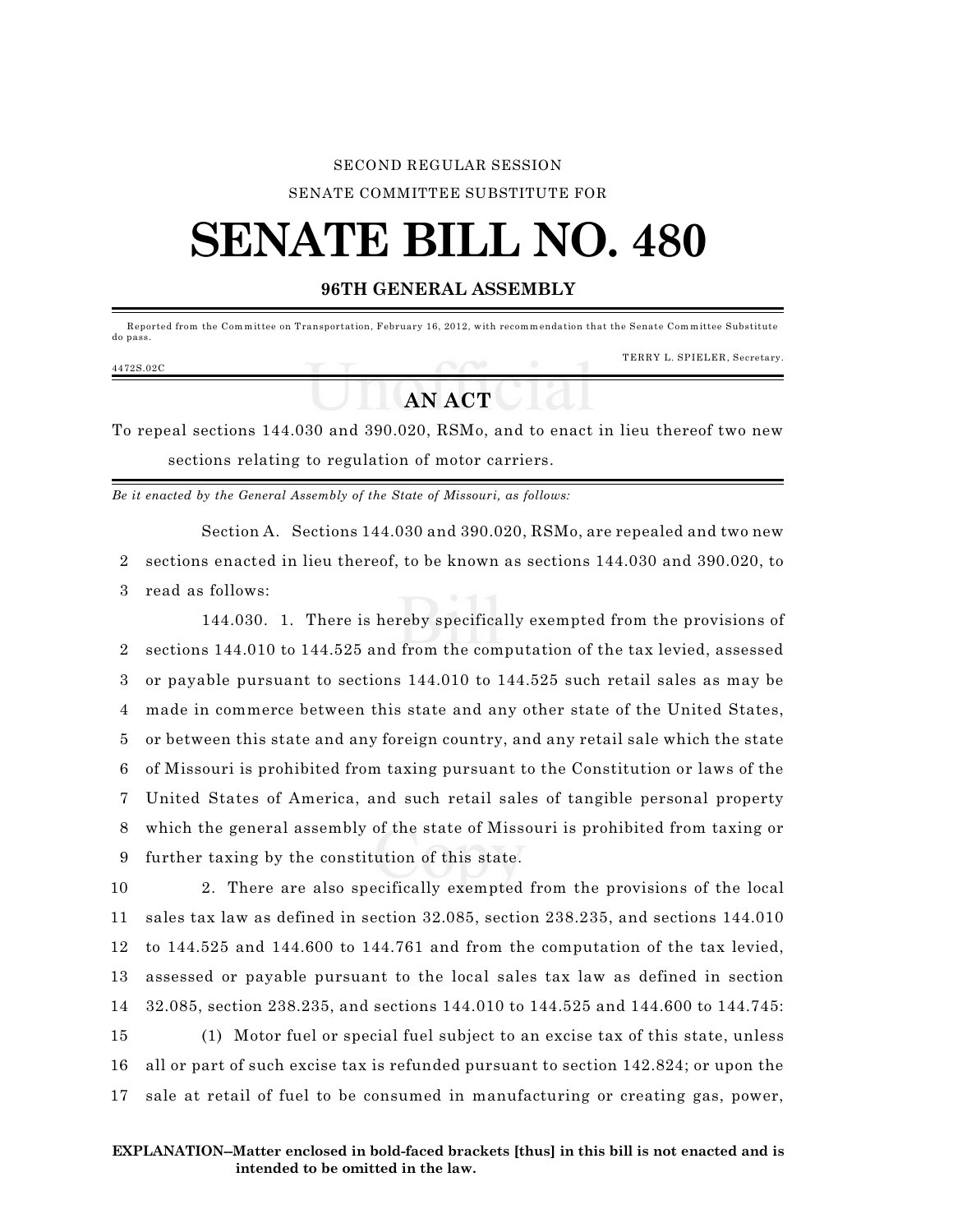steam, electrical current or in furnishing water to be sold ultimately at retail; or feed for livestock or poultry; or grain to be converted into foodstuffs which are to be sold ultimately in processed form at retail; or seed, limestone or fertilizer which is to be used for seeding, liming or fertilizing crops which when harvested will be sold at retail or will be fed to livestock or poultry to be sold ultimately in processed form at retail; economic poisons registered pursuant to the provisions of the Missouri pesticide registration law (sections 281.220 to 281.310) which are to be used in connection with the growth or production of crops, fruit trees or orchards applied before, during, or after planting, the crop of which when harvested will be sold at retail or will be converted into foodstuffs which are to be sold ultimately in processed form at retail;

 (2) Materials, manufactured goods, machinery and parts which when used in manufacturing, processing, compounding, mining, producing or fabricating become a component part or ingredient of the new personal property resulting from such manufacturing, processing, compounding, mining, producing or fabricating and which new personal property is intended to be sold ultimately for final use or consumption; and materials, including without limitation, gases and manufactured goods, including without limitation slagging materials and firebrick, which are ultimately consumed in the manufacturing process by blending, reacting or interacting with or by becoming, in whole or in part, component parts or ingredients of steel products intended to be sold ultimately for final use or consumption;

 (3) Materials, replacement parts and equipment purchased for use directly upon, and for the repair and maintenance or manufacture of, **[**motor vehicles,**]** watercraft, railroad rolling stock or aircraft engaged as common carriers of persons or property;

 (4) **Materials, replacement parts, and equipment purchased for use directly upon, and for the repair and maintenance or manufacture of motor vehicles used by motor carriers in the transportation of persons or property. For purposes of this subdivision, the terms "motor vehicles" and "motor carriers" shall have the meanings ascribed to them in section 390.020;**

 **(5)** Replacement machinery, equipment, and parts and the materials and supplies solely required for the installation or construction of such replacement machinery, equipment, and parts, used directly in manufacturing, mining, fabricating or producing a product which is intended to be sold ultimately for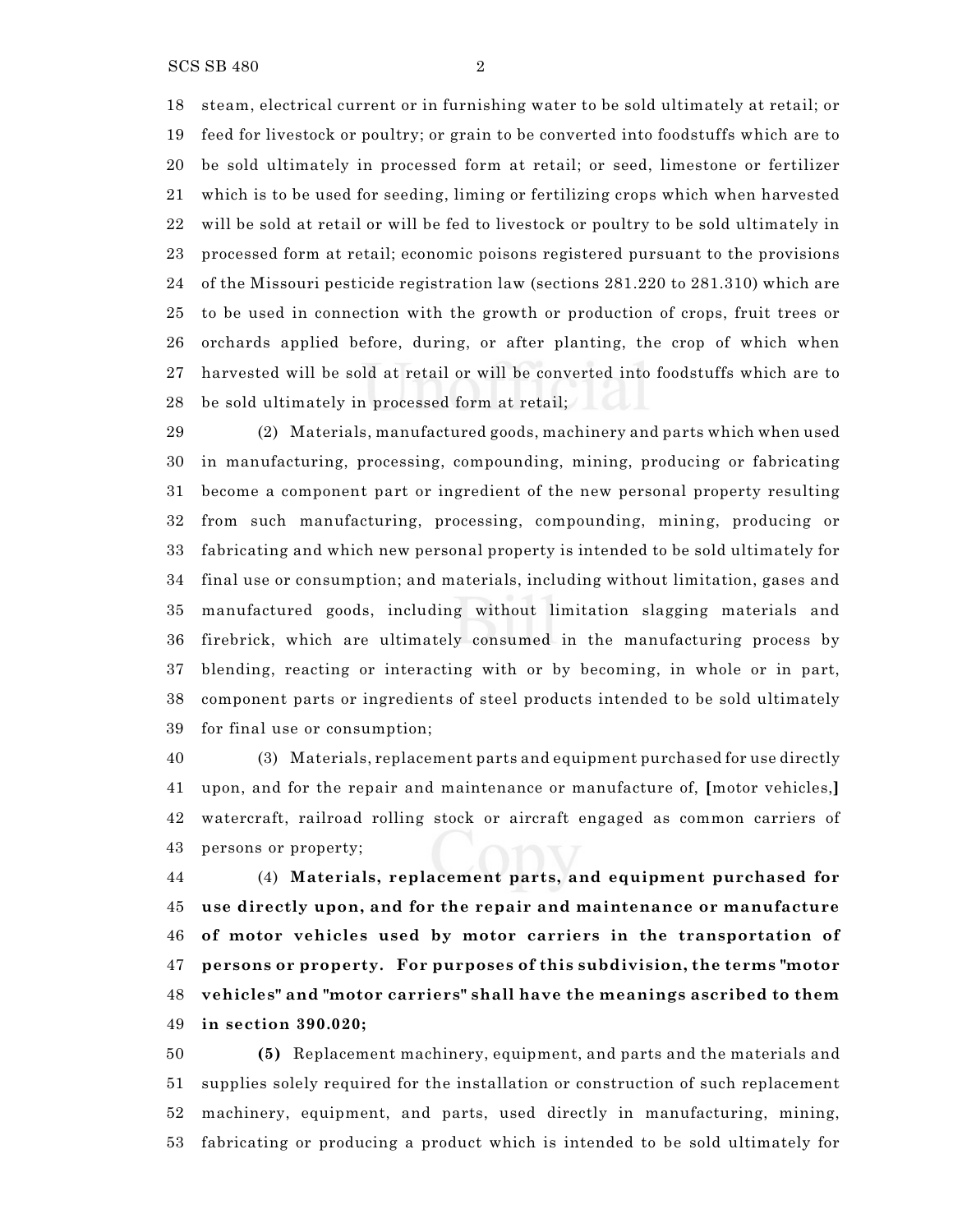final use or consumption; and machinery and equipment, and the materials and supplies required solely for the operation, installation or construction of such machinery and equipment, purchased and used to establish new, or to replace or expand existing, material recovery processing plants in this state. For the purposes of this subdivision, a "material recovery processing plant" means a facility that has as its primary purpose the recovery of materials into a useable product or a different form which is used in producing a new product and shall include a facility or equipment which are used exclusively for the collection of recovered materials for delivery to a material recovery processing plant but shall not include motor vehicles used on highways. For purposes of this section, the terms motor vehicle and highway shall have the same meaning pursuant to section 301.010. Material recovery is not the reuse of materials within a manufacturing process or the use of a product previously recovered. The material recovery processing plant shall qualify under the provisions of this section regardless of ownership of the material being recovered;

 **[**(5)**] (6)** Machinery and equipment, and parts and the materials and supplies solely required for the installation or construction of such machinery and equipment, purchased and used to establish new or to expand existing manufacturing, mining or fabricating plants in the state if such machinery and equipment is used directly in manufacturing, mining or fabricating a product which is intended to be sold ultimately for final use or consumption;

 **[**(6)**] (7)** Tangible personal property which is used exclusively in the manufacturing, processing, modification or assembling of products sold to the United States government or to any agency of the United States government;

 **[**(7)**] (8)** Animals or poultry used for breeding or feeding purposes, or captive wildlife;

 **[**(8)**] (9)** Newsprint, ink, computers, photosensitive paper and film, toner, printing plates and other machinery, equipment, replacement parts and supplies used in producing newspapers published for dissemination of news to the general public;

 **[**(9)**] (10)** The rentals of films, records or any type of sound or picture transcriptions for public commercial display;

 **[**(10)**] (11)** Pumping machinery and equipment used to propel products delivered by pipelines engaged as common carriers;

 **[**(11)**] (12)** Railroad rolling stock for use in transporting persons or property in interstate commerce and motor vehicles licensed for a gross weight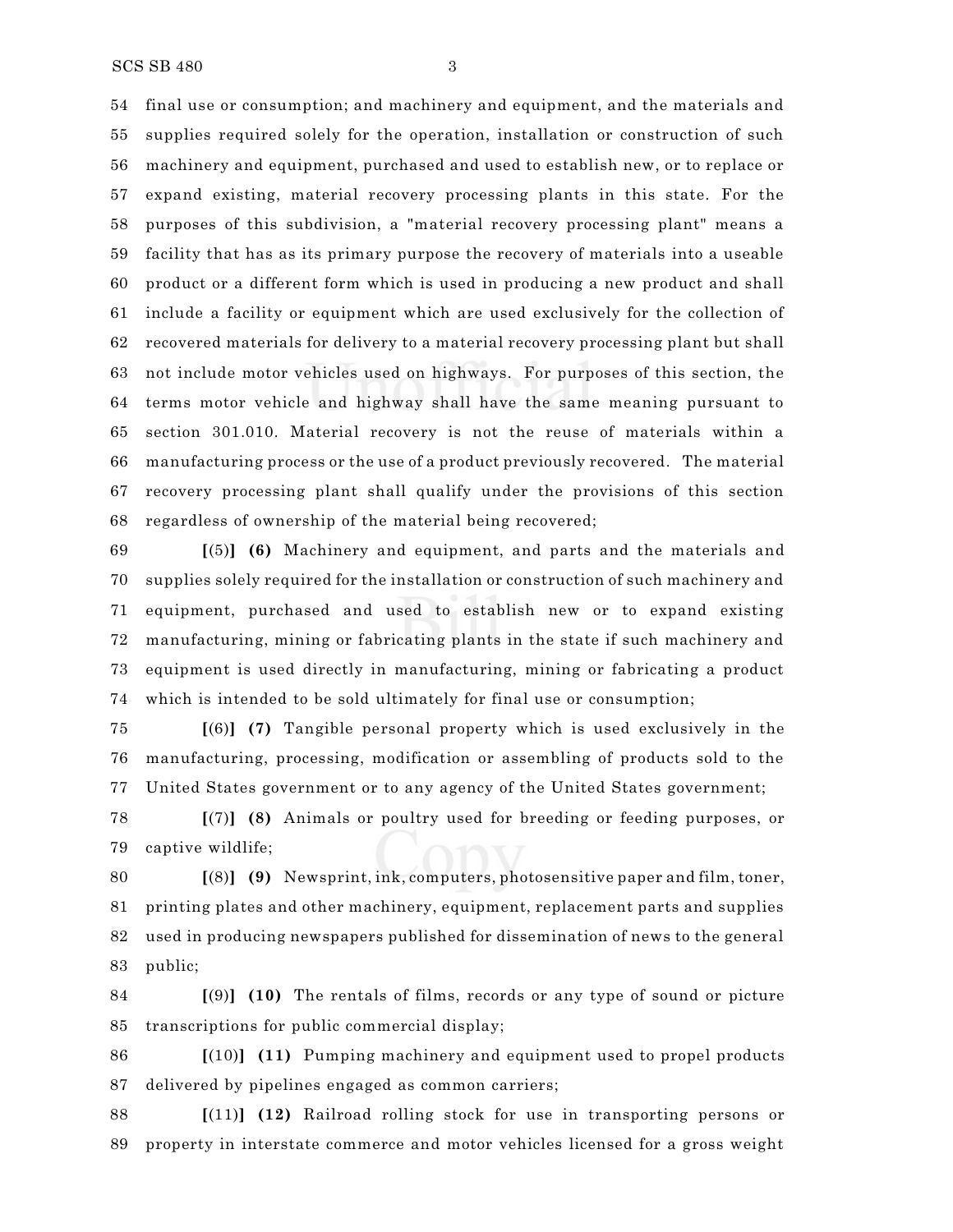SCS SB 480 4

 of twenty-four thousand pounds or more or trailers used by **[**common**] motor** carriers, as defined in section 390.020, in the transportation of persons or property;

 **[**(12)**] (13)** Electrical energy used in the actual primary manufacture, processing, compounding, mining or producing of a product, or electrical energy used in the actual secondary processing or fabricating of the product, or a material recovery processing plant as defined in subdivision (4) of this subsection, in facilities owned or leased by the taxpayer, if the total cost of electrical energy so used exceeds ten percent of the total cost of production, either primary or secondary, exclusive of the cost of electrical energy so used or if the raw materials used in such processing contain at least twenty-five percent recovered materials as defined in section 260.200. There shall be a rebuttable presumption that the raw materials used in the primary manufacture of automobiles contain at least twenty-five percent recovered materials. For purposes of this subdivision, "processing" means any mode of treatment, act or series of acts performed upon materials to transform and reduce them to a different state or thing, including treatment necessary to maintain or preserve such processing by the producer at the production facility;

 **[**(13)**] (14)** Anodes which are used or consumed in manufacturing, processing, compounding, mining, producing or fabricating and which have a useful life of less than one year;

 **[**(14)**] (15)** Machinery, equipment, appliances and devices purchased or leased and used solely for the purpose of preventing, abating or monitoring air pollution, and materials and supplies solely required for the installation, construction or reconstruction of such machinery, equipment, appliances and devices;

 **[**(15)**] (16)** Machinery, equipment, appliances and devices purchased or leased and used solely for the purpose of preventing, abating or monitoring water pollution, and materials and supplies solely required for the installation, construction or reconstruction of such machinery, equipment, appliances and devices;

 **[**(16)**] (17)** Tangible personal property purchased by a rural water district;

 **[**(17)**] (18)** All amounts paid or charged for admission or participation or other fees paid by or other charges to individuals in or for any place of amusement, entertainment or recreation, games or athletic events, including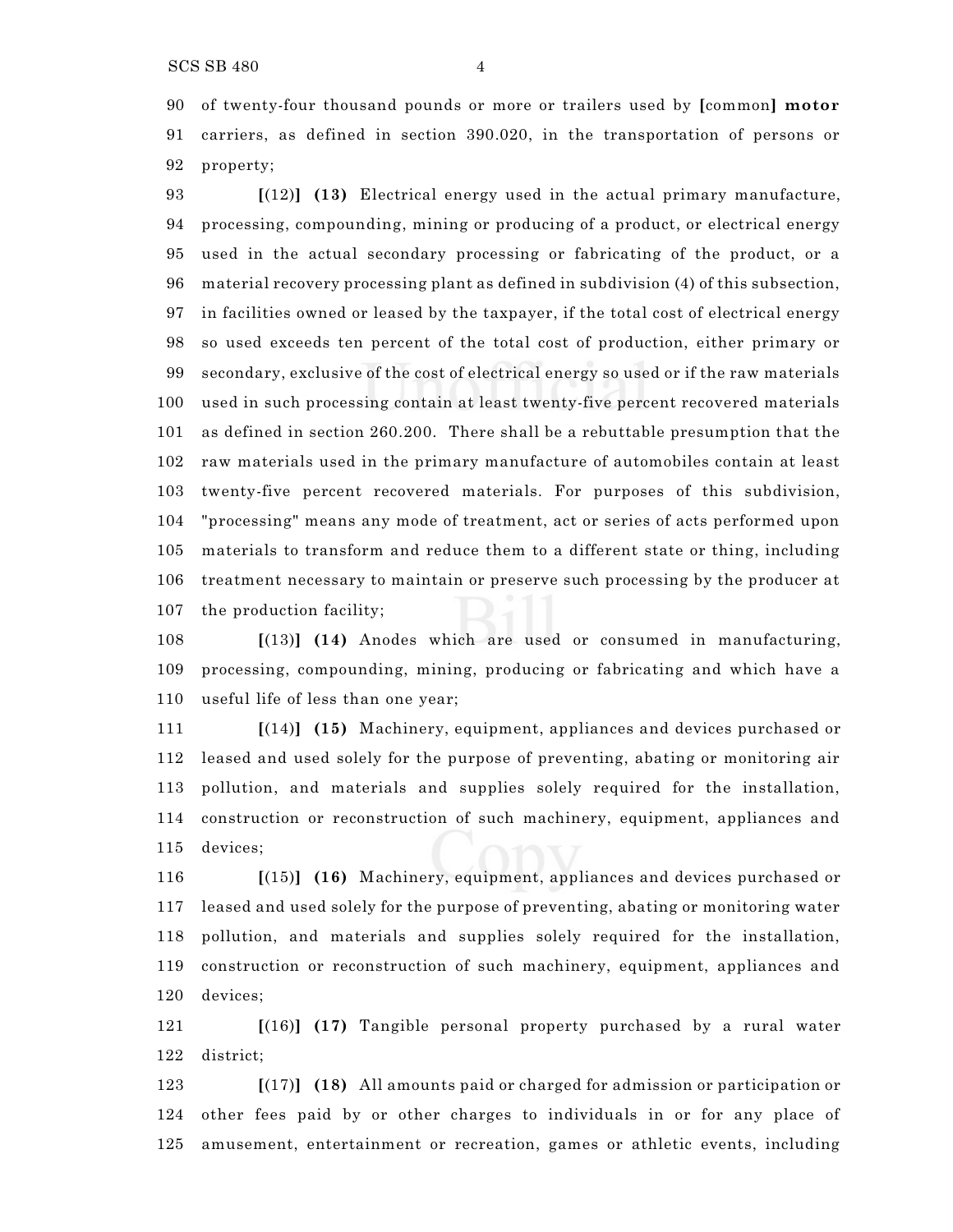museums, fairs, zoos and planetariums, owned or operated by a municipality or other political subdivision where all the proceeds derived therefrom benefit the municipality or other political subdivision and do not inure to any private person, firm, or corporation;

 **[**(18)**] (19)** All sales of insulin and prosthetic or orthopedic devices as defined on January 1, 1980, by the federal Medicare program pursuant to Title XVIII of the Social Security Act of 1965, including the items specified in Section 133 1862(a)(12) of that act, and also specifically including hearing aids and hearing aid supplies and all sales of drugs which may be legally dispensed by a licensed pharmacist only upon a lawful prescription of a practitioner licensed to administer those items, including samples and materials used to manufacture samples which may be dispensed by a practitioner authorized to dispense such samples and all sales or rental of medical oxygen, home respiratory equipment and accessories, hospital beds and accessories and ambulatory aids, all sales or rental of manual and powered wheelchairs, stairway lifts, Braille writers, electronic Braille equipment and, if purchased or rented by or on behalf of a person with one or more physical or mental disabilities to enable them to function more independently, all sales or rental of scooters, reading machines, electronic print enlargers and magnifiers, electronic alternative and augmentative communication devices, and items used solely to modify motor vehicles to permit the use of such motor vehicles by individuals with disabilities or sales of over-the-counter or nonprescription drugs to individuals with disabilities, and drugs required by the Food and Drug Administration to meet the over-the-counter drug product labeling requirements in 21 CFR 201.66, or its successor, as prescribed by a health care practitioner licensed to prescribe;

 **[**(19)**] (20)** All sales made by or to religious and charitable organizations and institutions in their religious, charitable or educational functions and activities and all sales made by or to all elementary and secondary schools operated at public expense in their educational functions and activities;

 **[**(20)**] (21)** All sales of aircraft to common carriers for storage or for use in interstate commerce and all sales made by or to not-for-profit civic, social, service or fraternal organizations, including fraternal organizations which have 158 been declared tax-exempt organizations pursuant to Section  $501(c)(8)$  or (10) of the 1986 Internal Revenue Code, as amended, in their civic or charitable functions and activities and all sales made to eleemosynary and penal institutions and industries of the state, and all sales made to any private not-for-profit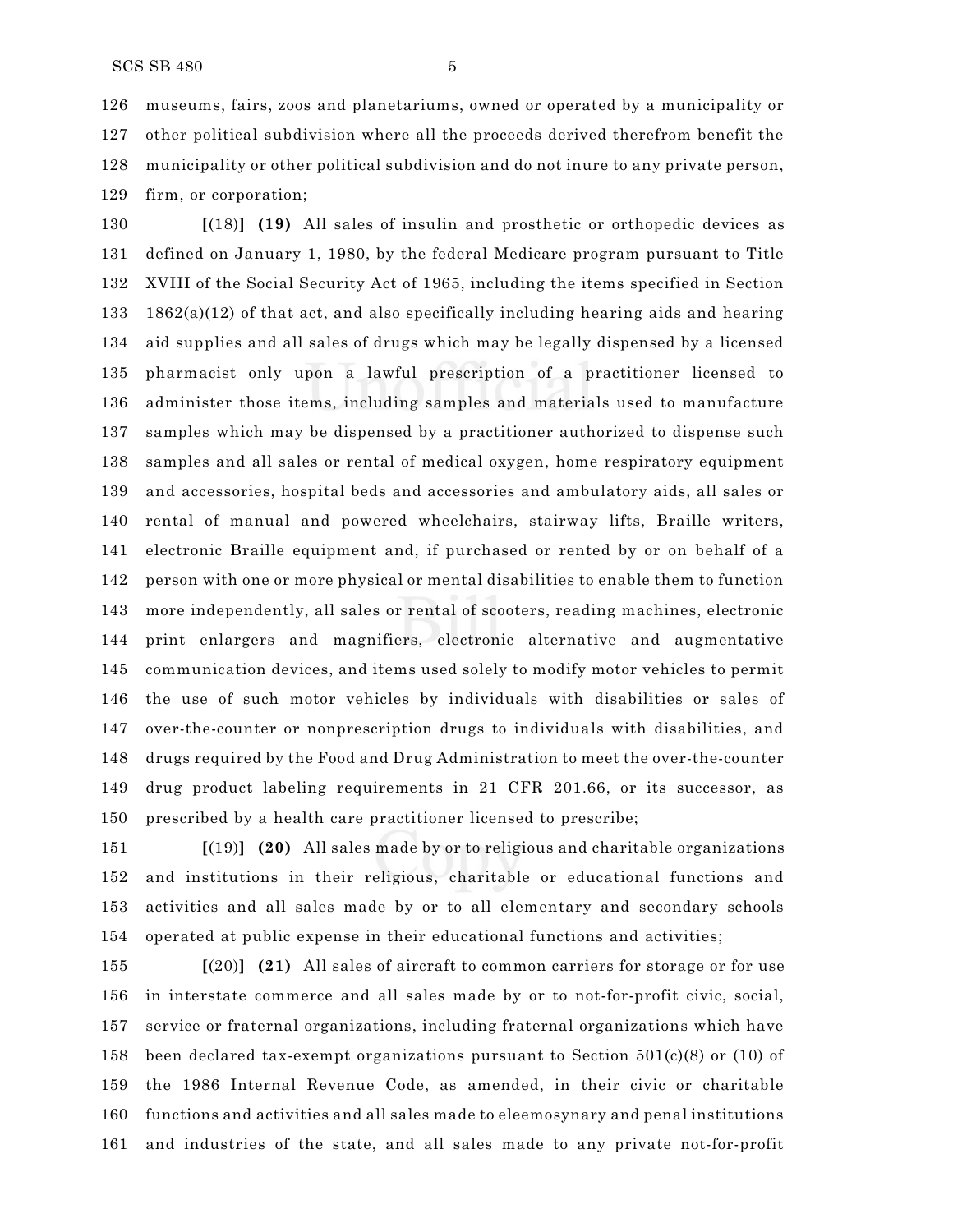institution of higher education not otherwise excluded pursuant to subdivision (19) of this subsection or any institution of higher education supported by public funds, and all sales made to a state relief agency in the exercise of relief functions and activities;

 **[**(21)**] (22)** All ticket sales made by benevolent, scientific and educational associations which are formed to foster, encourage, and promote progress and improvement in the science of agriculture and in the raising and breeding of animals, and by nonprofit summer theater organizations if such organizations are exempt from federal tax pursuant to the provisions of the Internal Revenue Code and all admission charges and entry fees to the Missouri state fair or any fair conducted by a county agricultural and mechanical society organized and operated pursuant to sections 262.290 to 262.530;

 **[**(22)**] (23)** All sales made to any private not-for-profit elementary or secondary school, all sales of feed additives, medications or vaccines administered to livestock or poultry in the production of food or fiber, all sales of pesticides used in the production of crops, livestock or poultry for food or fiber, all sales of bedding used in the production of livestock or poultry for food or fiber, all sales of propane or natural gas, electricity or diesel fuel used exclusively for drying agricultural crops, natural gas used in the primary manufacture or processing of fuel ethanol as defined in section 142.028, natural gas, propane, and electricity used by an eligible new generation cooperative or an eligible new generation processing entity as defined in section 348.432, and all sales of farm machinery and equipment, other than airplanes, motor vehicles and trailers, and any freight charges on any exempt item. As used in this subdivision, the term "feed additives" means tangible personal property which, when mixed with feed for livestock or poultry, is to be used in the feeding of livestock or poultry. As used in this subdivision, the term "pesticides" includes adjuvants such as crop oils, surfactants, wetting agents and other assorted pesticide carriers used to improve or enhance the effect of a pesticide and the foam used to mark the application of pesticides and herbicides for the production of crops, livestock or poultry. As used in this subdivision, the term "farm machinery and equipment" means new or used farm tractors and such other new or used farm machinery and equipment and repair or replacement parts thereon and any accessories for and upgrades to such farm machinery and equipment, rotary mowers used exclusively for agricultural purposes, and supplies and lubricants used exclusively, solely, and directly for producing crops, raising and feeding livestock, fish, poultry,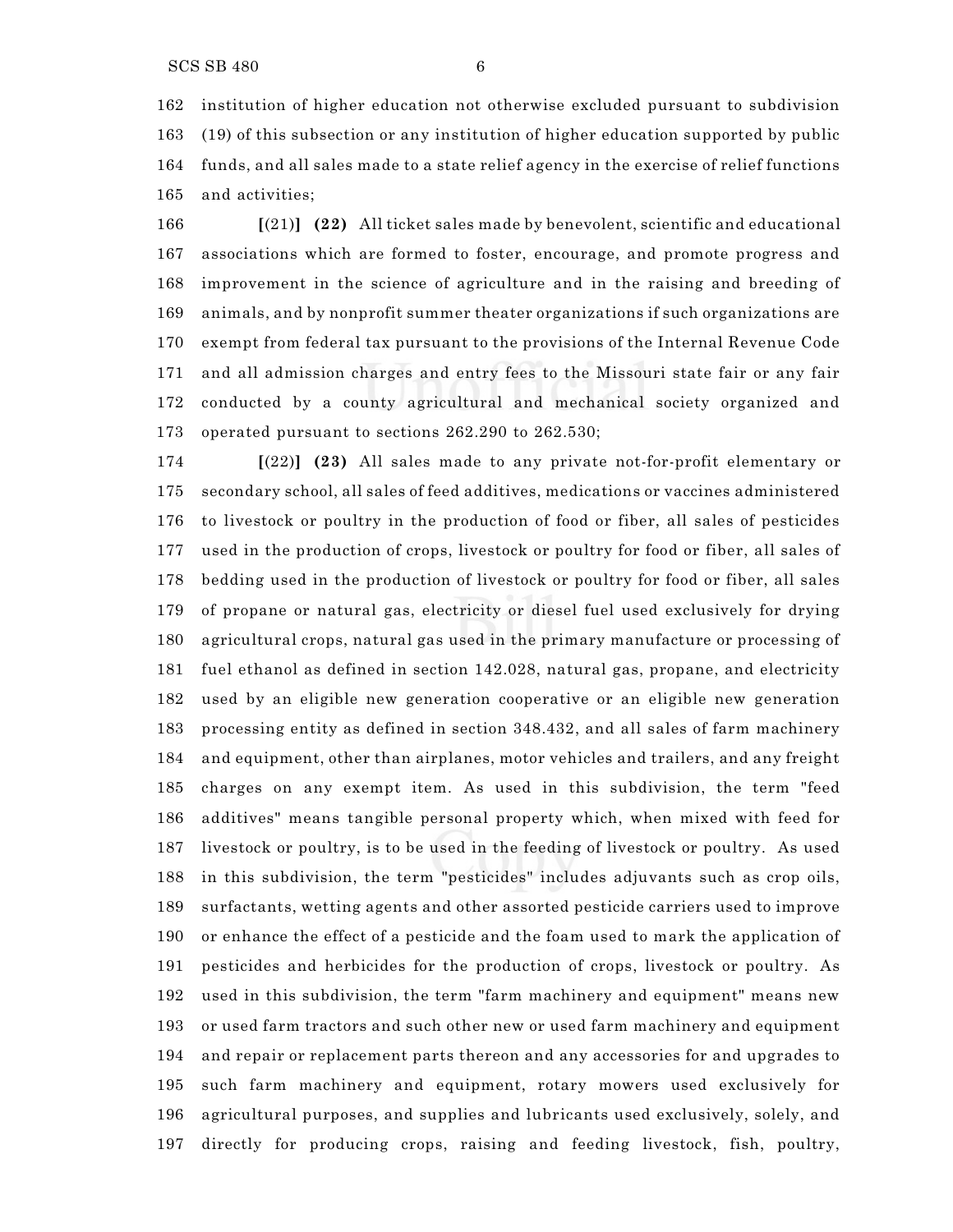pheasants, chukar, quail, or for producing milk for ultimate sale at retail, including field drain tile, and one-half of each purchaser's purchase of diesel fuel therefor which is:

(a) Used exclusively for agricultural purposes;

 (b) Used on land owned or leased for the purpose of producing farm products; and

 (c) Used directly in producing farm products to be sold ultimately in processed form or otherwise at retail or in producing farm products to be fed to livestock or poultry to be sold ultimately in processed form at retail;

 **[**(23)**] (24)** Except as otherwise provided in section 144.032, all sales of metered water service, electricity, electrical current, natural, artificial or propane gas, wood, coal or home heating oil for domestic use and in any city not within a county, all sales of metered or unmetered water service for domestic use:

 (a) "Domestic use" means that portion of metered water service, electricity, electrical current, natural, artificial or propane gas, wood, coal or home heating oil, and in any city not within a county, metered or unmetered water service, which an individual occupant of a residential premises uses for nonbusiness, noncommercial or nonindustrial purposes. Utility service through a single or master meter for residential apartments or condominiums, including service for common areas and facilities and vacant units, shall be deemed to be for domestic use. Each seller shall establish and maintain a system whereby individual purchases are determined as exempt or nonexempt;

 (b) Regulated utility sellers shall determine whether individual purchases are exempt or nonexempt based upon the seller's utility service rate classifications as contained in tariffs on file with and approved by the Missouri public service commission. Sales and purchases made pursuant to the rate classification "residential" and sales to and purchases made by or on behalf of the occupants of residential apartments or condominiums through a single or master meter, including service for common areas and facilities and vacant units, shall be considered as sales made for domestic use and such sales shall be exempt from sales tax. Sellers shall charge sales tax upon the entire amount of purchases classified as nondomestic use. The seller's utility service rate classification and the provision of service thereunder shall be conclusive as to whether or not the utility must charge sales tax;

 (c) Each person making domestic use purchases of services or property and who uses any portion of the services or property so purchased for a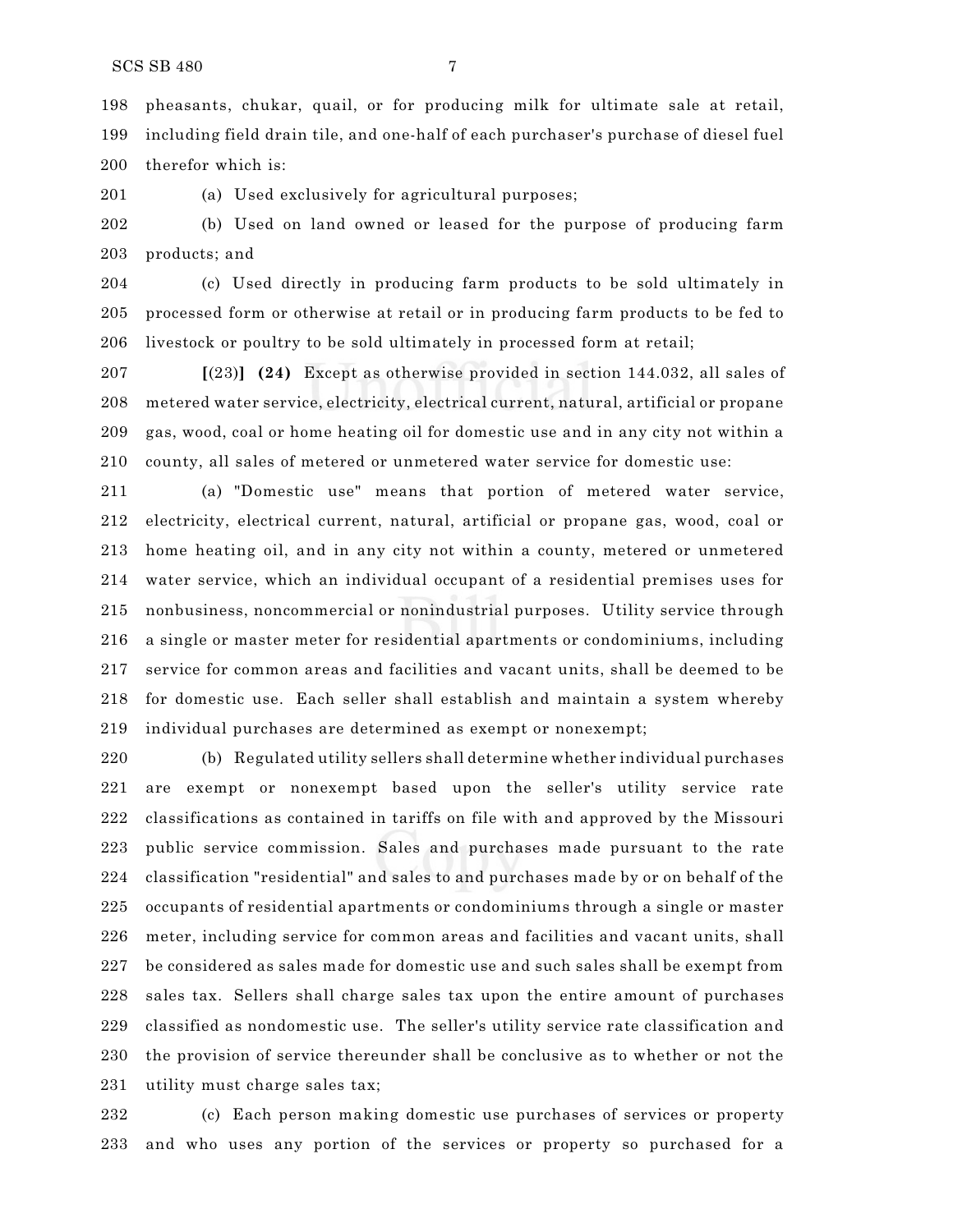SCS SB 480 8

 nondomestic use shall, by the fifteenth day of the fourth month following the year of purchase, and without assessment, notice or demand, file a return and pay sales tax on that portion of nondomestic purchases. Each person making nondomestic purchases of services or property and who uses any portion of the services or property so purchased for domestic use, and each person making domestic purchases on behalf of occupants of residential apartments or condominiums through a single or master meter, including service for common areas and facilities and vacant units, under a nonresidential utility service rate classification may, between the first day of the first month and the fifteenth day of the fourth month following the year of purchase, apply for credit or refund to the director of revenue and the director shall give credit or make refund for taxes paid on the domestic use portion of the purchase. The person making such purchases on behalf of occupants of residential apartments or condominiums shall have standing to apply to the director of revenue for such credit or refund;

 **[**(24)**] (25)** All sales of handicraft items made by the seller or the seller's spouse if the seller or the seller's spouse is at least sixty-five years of age, and if the total gross proceeds from such sales do not constitute a majority of the annual gross income of the seller;

 **[**(25)**] (26)** Excise taxes, collected on sales at retail, imposed by Sections 4041, 4061, 4071, 4081, 4091, 4161, 4181, 4251, 4261 and 4271 of Title 26, United States Code. The director of revenue shall promulgate rules pursuant to chapter 536 to eliminate all state and local sales taxes on such excise taxes;

 **[**(26)**] (27)** Sales of fuel consumed or used in the operation of ships, barges, or waterborne vessels which are used primarily in or for the transportation of property or cargo, or the conveyance of persons for hire, on navigable rivers bordering on or located in part in this state, if such fuel is delivered by the seller to the purchaser's barge, ship, or waterborne vessel while it is afloat upon such river;

 **[**(27)**] (28)** All sales made to an interstate compact agency created pursuant to sections 70.370 to 70.441 or sections 238.010 to 238.100 in the exercise of the functions and activities of such agency as provided pursuant to the compact;

 **[**(28)**] (29)** Computers, computer software and computer security systems purchased for use by architectural or engineering firms headquartered in this state. For the purposes of this subdivision, "headquartered in this state" means the office for the administrative management of at least four integrated facilities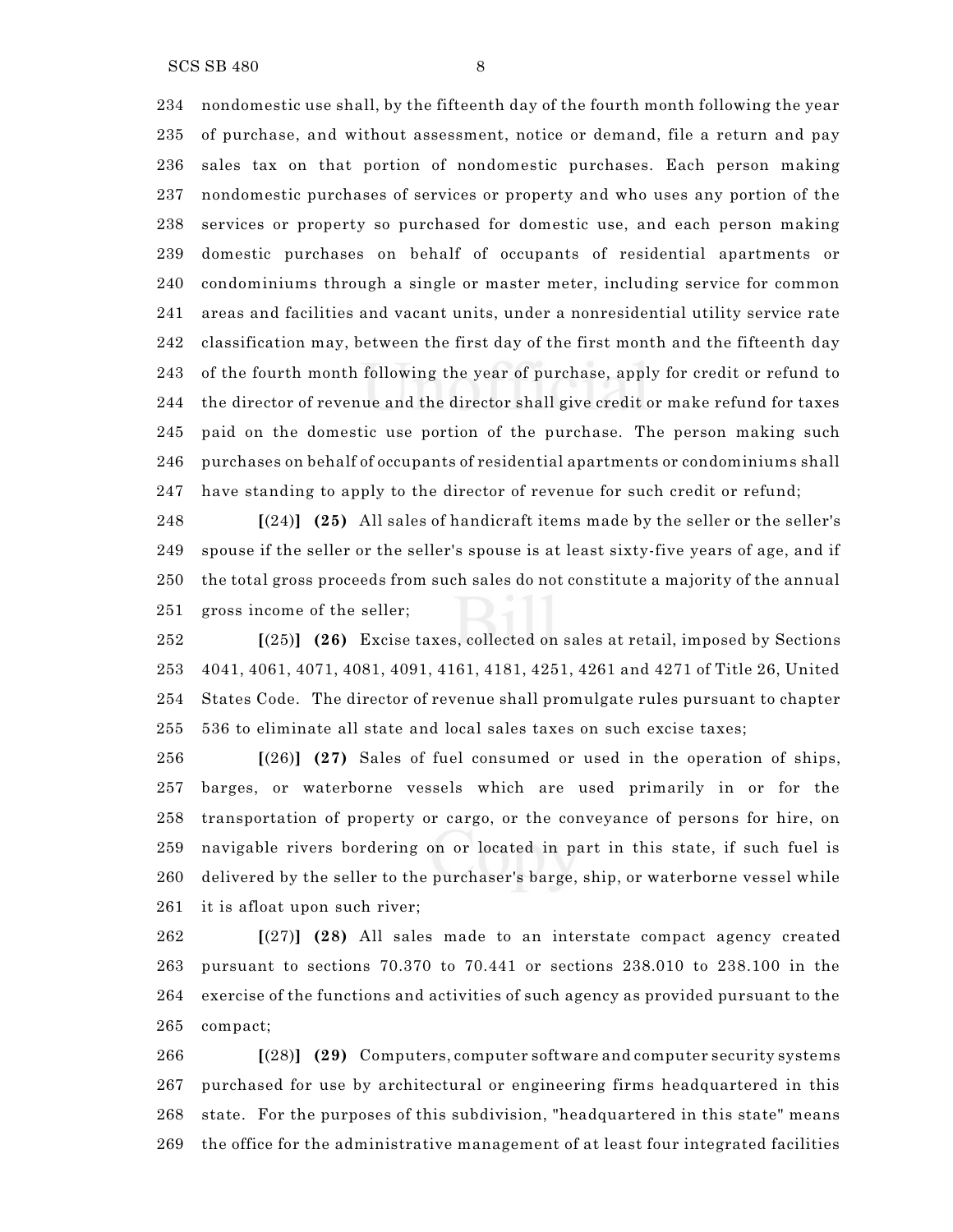operated by the taxpayer is located in the state of Missouri;

 **[**(29)**] (30)** All livestock sales when either the seller is engaged in the growing, producing or feeding of such livestock, or the seller is engaged in the business of buying and selling, bartering or leasing of such livestock;

 **[**(30)**] (31)** All sales of barges which are to be used primarily in the transportation of property or cargo on interstate waterways;

 **[**(31)**] (32)** Electrical energy or gas, whether natural, artificial or propane, water, or other utilities which are ultimately consumed in connection with the manufacturing of cellular glass products or in any material recovery processing plant as defined in subdivision (4) of this subsection;

 **[**(32)**] (33)** Notwithstanding other provisions of law to the contrary, all sales of pesticides or herbicides used in the production of crops, aquaculture, livestock or poultry;

 **[**(33)**] (34)** Tangible personal property and utilities purchased for use or consumption directly or exclusively in the research and development of agricultural/biotechnology and plant genomics products and prescription pharmaceuticals consumed by humans or animals;

**[**(34)**] (35)** All sales of grain bins for storage of grain for resale;

 **[**(35)**] (36)** All sales of feed which are developed for and used in the feeding of pets owned by a commercial breeder when such sales are made to a commercial breeder, as defined in section 273.325, and licensed pursuant to sections 273.325 to 273.357;

 **[**(36)**] (37)** All purchases by a contractor on behalf of an entity located in another state, provided that the entity is authorized to issue a certificate of exemption for purchases to a contractor under the provisions of that state's laws. For purposes of this subdivision, the term "certificate of exemption" shall mean any document evidencing that the entity is exempt from sales and use taxes on purchases pursuant to the laws of the state in which the entity is located. Any contractor making purchases on behalf of such entity shall maintain a copy of the entity's exemption certificate as evidence of the exemption. If the exemption certificate issued by the exempt entity to the contractor is later determined by the director of revenue to be invalid for any reason and the contractor has accepted the certificate in good faith, neither the contractor or the exempt entity shall be liable for the payment of any taxes, interest and penalty due as the result of use of the invalid exemption certificate. Materials shall be exempt from all state and local sales and use taxes when purchased by a contractor for the purpose of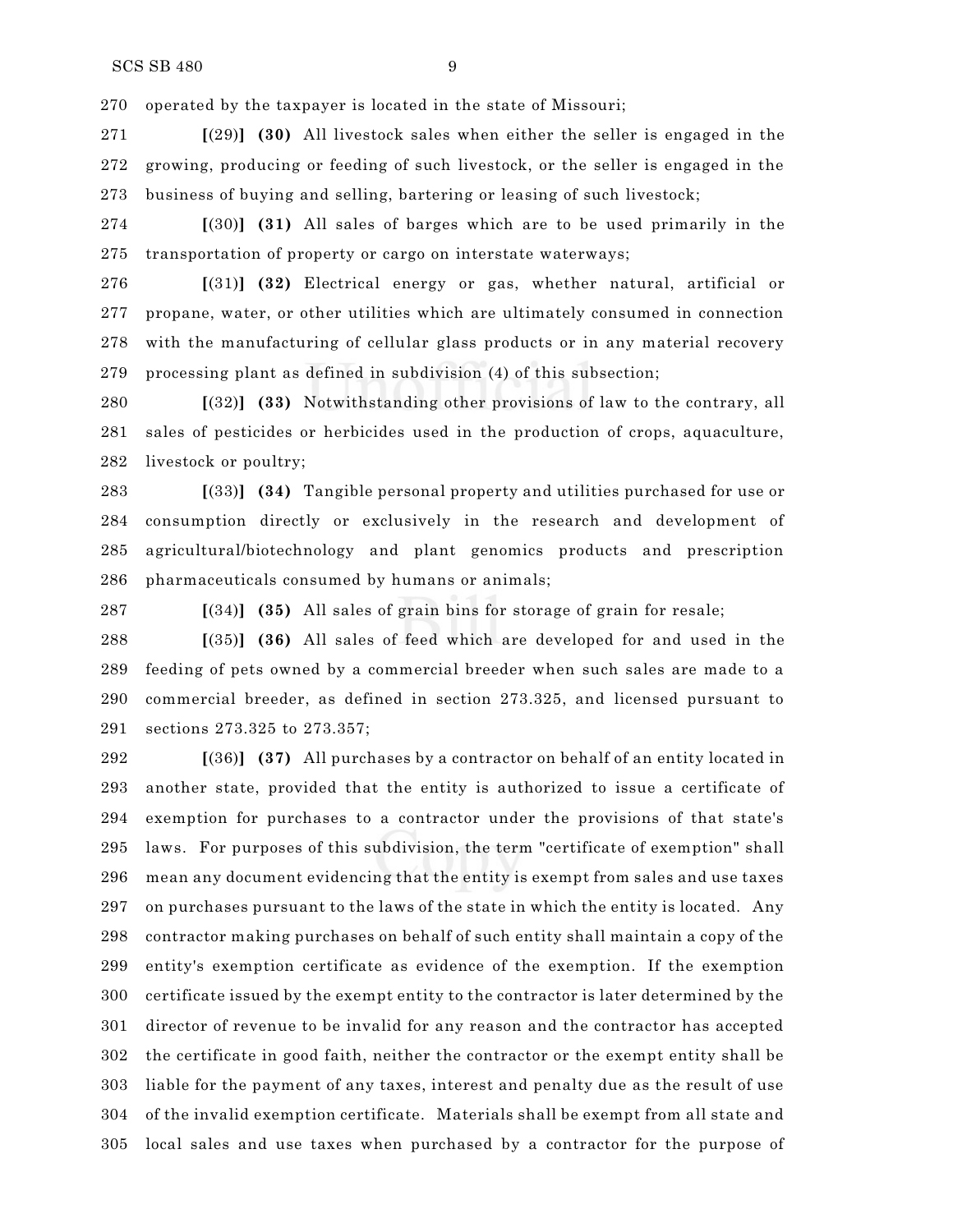fabricating tangible personal property which is used in fulfilling a contract for the purpose of constructing, repairing or remodeling facilities for the following:

 (a) An exempt entity located in this state, if the entity is one of those entities able to issue project exemption certificates in accordance with the provisions of section 144.062; or

 (b) An exempt entity located outside the state if the exempt entity is authorized to issue an exemption certificate to contractors in accordance with the provisions of that state's law and the applicable provisions of this section;

 **[**(37)**] (38)** All sales or other transfers of tangible personal property to a lessor who leases the property under a lease of one year or longer executed or in effect at the time of the sale or other transfer to an interstate compact agency created pursuant to sections 70.370 to 70.441 or sections 238.010 to 238.100;

 **[**(38)**] (39)** Sales of tickets to any collegiate athletic championship event that is held in a facility owned or operated by a governmental authority or commission, a quasi-governmental agency, a state university or college or by the state or any political subdivision thereof, including a municipality, and that is played on a neutral site and may reasonably be played at a site located outside the state of Missouri. For purposes of this subdivision, "neutral site" means any site that is not located on the campus of a conference member institution participating in the event;

 **[**(39)**] (40)** All purchases by a sports complex authority created under section 64.920, and all sales of utilities by such authority at the authority's cost that are consumed in connection with the operation of a sports complex leased to a professional sports team;

 **[**(40)**] (41)** Beginning January 1, 2009, but not after January 1, 2015, materials, replacement parts, and equipment purchased for use directly upon, and for the modification, replacement, repair, and maintenance of aircraft, aircraft power plants, and aircraft accessories;

 **[**(41)**] (42)** Sales of sporting clays, wobble, skeet, and trap targets to any shooting range or similar places of business for use in the normal course of business and money received by a shooting range or similar places of business from patrons and held by a shooting range or similar place of business for redistribution to patrons at the conclusion of a shooting event.

390.020. As used in this chapter, unless the context clearly requires otherwise, the words and terms mean:

(1) "Agricultural commodities in bulk", commodities conforming to the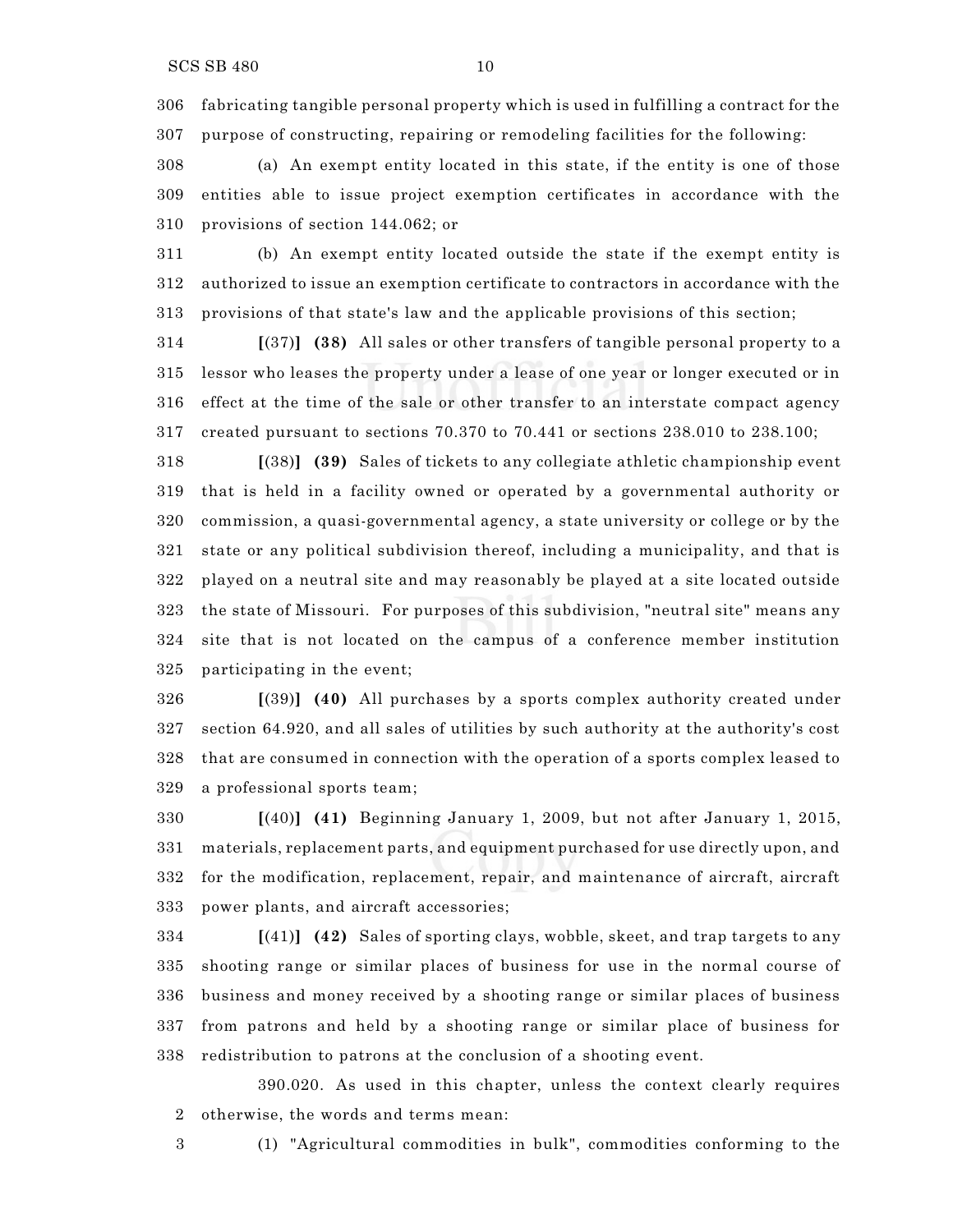meaning of "commodities in bulk" as defined in this section, which are agricultural, horticultural, viticultural or forest products or any other products which are grown or produced on a farm or in a forest, and which have not undergone processing at any time since movement from the farm or forest, or processed or unprocessed grain, feed, feed ingredients, or forest products;

 (2) "Certificate", a written document authorizing a common carrier to engage in intrastate commerce and issued under the provisions of this chapter;

 (3) "Charter service", the transportation of a group of persons who, pursuant to a common purpose and at a fixed charge for the vehicle, have acquired the exclusive use of a passenger-carrying motor vehicle to travel together as a group from a point of origin to a specified destination or for a particular itinerary, either agreed upon in advance or modified by the chartering group after having left the place of origin;

 (4) "Commercial zone", unless otherwise increased pursuant to the provisions of subdivision (4) of section 390.041, any municipality within this state together with that territory either within or without the state of Missouri, extending one mile beyond the corporate limits of such municipality and one additional mile for each fifty thousand inhabitants or portion thereof; however, any commercial zone of a city not within a county shall extend eighteen miles beyond that city's corporate limits and shall also extend throughout any first class charter county which adjoins that zone;

 (5) "Commodities in bulk", commodities, which are fungible, flowable, capable of being poured or dumped, tendered for transportation unpackaged, incapable of being counted, but are weighed or measured by volume and which conform to the shape of the vehicle transporting them;

 (6) "Common carrier", any person **[**which holds itself out to the general public to engage**] who engages** in the transportation by motor vehicle of passengers or property for hire or compensation upon the public highways and airlines engaged in intrastate commerce;

 (7) "Contract carrier", any person under individual contracts or agreements which engage in transportation by motor vehicles of passenger or property for hire or compensation upon the public highways;

 (8) "Corporate family", a group of corporations consisting of a parent corporation and all subsidiaries in which the parent corporation owns directly or indirectly a one hundred percent interest;

(9) "Division", the division of motor carrier and railroad safety of the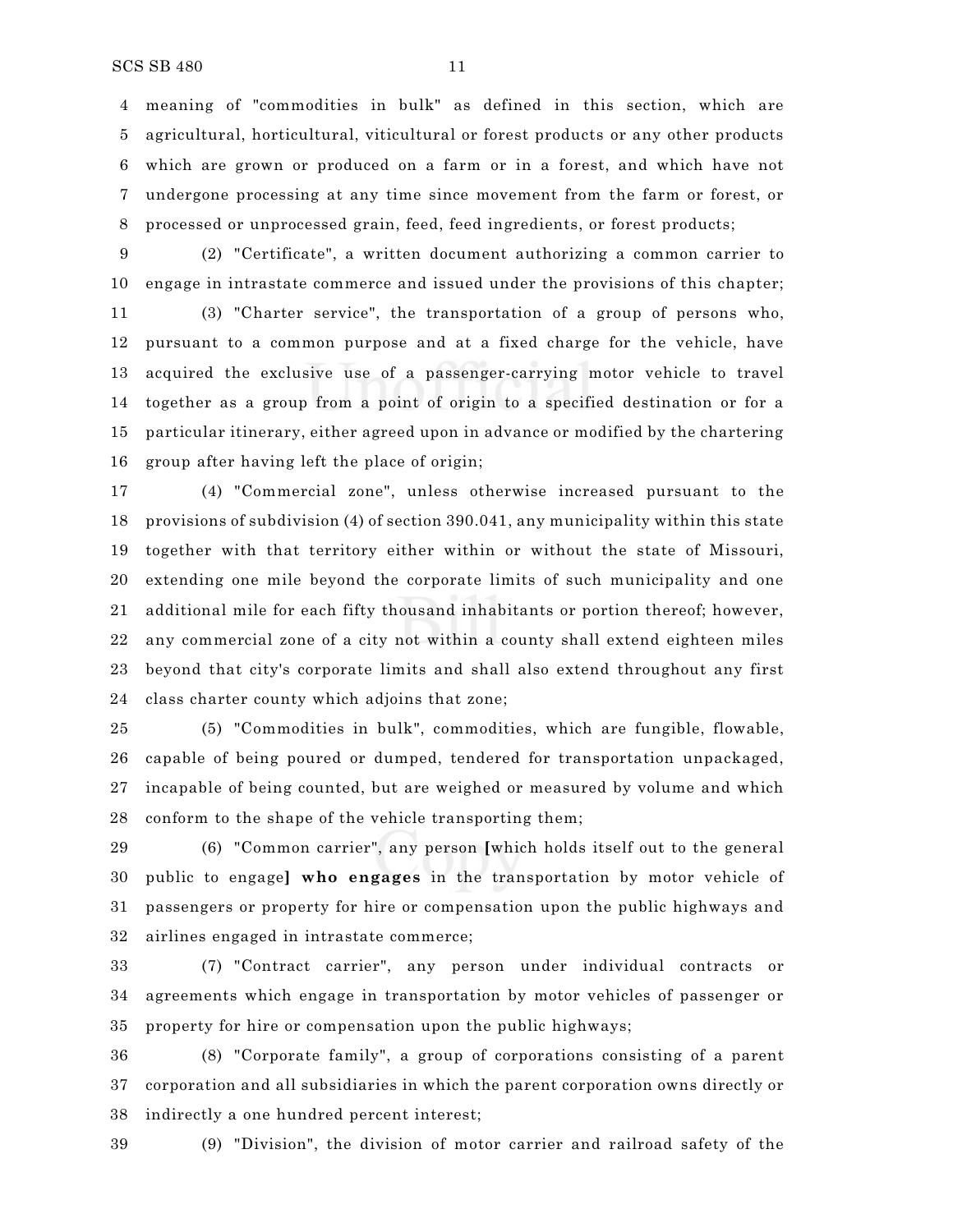department of transportation;

(10) "Driveaway operator":

 (a) Any motor carrier who moves any commercial motor vehicle or assembled automobile singly under its own power or in any other combination of two or more vehicles under the power of one of said vehicles upon any public highway for the purpose of delivery for sale or for delivery either before or after sale;

 (b) A person engaged in the business of furnishing drivers and operators for the purpose of transporting vehicles in transit from one place to another by the driveaway or towaway methods; or

 (c) A person who is lawfully engaged in the business of transporting or delivering vehicles that are not the person's own and vehicles of a type otherwise required to be registered, by the driveaway or towaway methods, from a point of manufacture, assembly or distribution or from the owner of the vehicles to a dealer or sales agent of a manufacturer or to any consignee designated by the shipper or consignor;

 (11) "Dump truck", any open-top vehicle, including dump trailers, and those trailers commonly referred to as hopper trailers and/or belly dump trailers, that discharges its load by tipping or opening the body in such a manner that the load is ejected or dumped by gravity but does not include tank or other closed-top vehicles, or vehicles that discharge cargo by means of an auger, conveyor belt, air pressure, pump or other mechanical means;

 (12) "Household goods", personal effects and property used or to be used in a dwelling when a part of the equipment or supply of such dwelling; new or used furniture; store or office furniture or fixtures; equipment of museums, institutions, hospitals and other establishments; and articles, which because of their unusual nature or value require specialized handling and equipment usually employed in moving household goods;

 (13) "Interstate commerce", commerce between a point in this state and a point outside this state, or between points outside this state when such commerce moves through this state whether such commerce moves wholly by motor vehicle or partly by motor vehicle and partly by any other regulated means of transportation where the commodity does not come to rest or change its identity during the movement;

 (14) "Intrastate commerce", commerce moving wholly between points within this state, whether such commerce moves wholly by motor vehicle or partly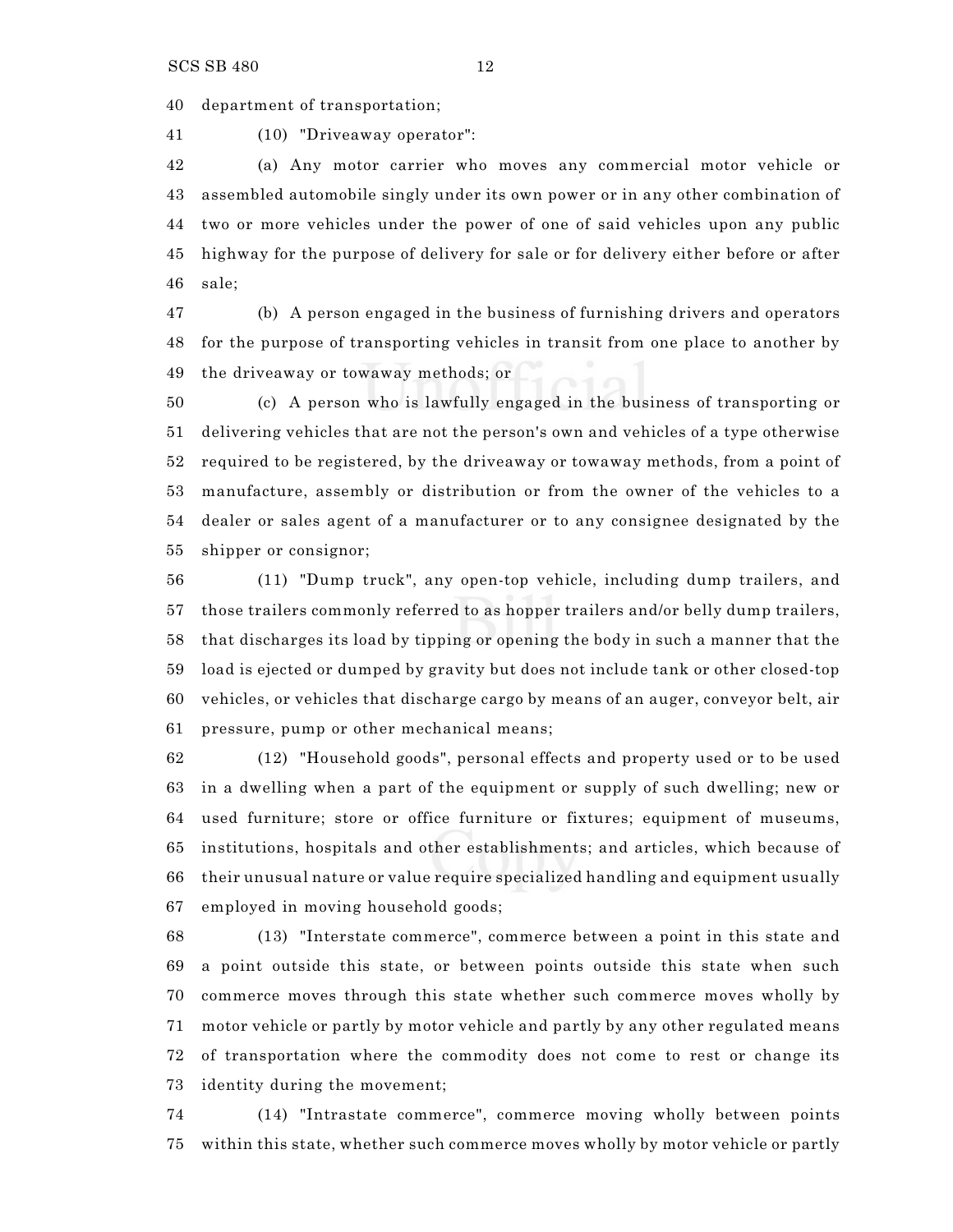by motor vehicle and partly by any other means of transportation;

 (15) "Irregular route", the course or line of travel to be used by a motor carrier's vehicle when not restricted to any specific route or routes within the area the motor carrier is authorized to serve;

 (16) "Less-than-truckload lots", lots of freight, other than a truckload lot, being transported on the motor vehicle at one time;

 (17) "Mobile home", house trailers, cabin trailers, bungalow trailers, mobile homes and any other transportable building unit designed to be used for residential, commercial, industrial or recreational purposes, including special equipment, wheels, tires, axles, springs, racks, undercarriages and undersupports used or useful in connection with the transportation of mobile homes when transported as part of the transportation of mobile homes;

 (18) "Motor carrier", any person engaged in the transportation of property or passengers, or both, for compensation or hire, over the public roads of this state by motor vehicle. The term includes both common and contract carriers;

 (19) "Motor vehicle", any vehicle, truck, truck-tractor, trailer, or semitrailer, motor bus or any self-propelled vehicle used upon the highways of the state in the transportation of property or passengers;

 (20) "Party", any person admitted as a party to a division proceeding or seeking and entitled as a matter of right to admission to a division proceeding;

 (21) "Permit", a permit issued under the provisions of this chapter to a contract carrier to engage in intrastate or interstate commerce or to a common carrier to engage in interstate commerce;

 (22) "Person", any individual or other legal entity, whether such entity is a proprietorship, partnership, corporation, company, association or joint-stock association, including the partners, officers, employees, and agents of the person, as well as any trustees, assignees, receivers, or personal representatives of the person;

 (23) "Private carrier", any person engaged in the transportation of property or passengers by motor vehicle upon public highways, but not as a common or contract carrier by motor vehicle; and includes any person who transports property by motor vehicle where such transportation is incidental to or in furtherance of his commercial enterprises;

 (24) "Public highway", every public street, road, highway or thoroughfare of any kind used by the public, whether actually dedicated to the public;

(25) "Regular route", a specific and determined course to be traveled by